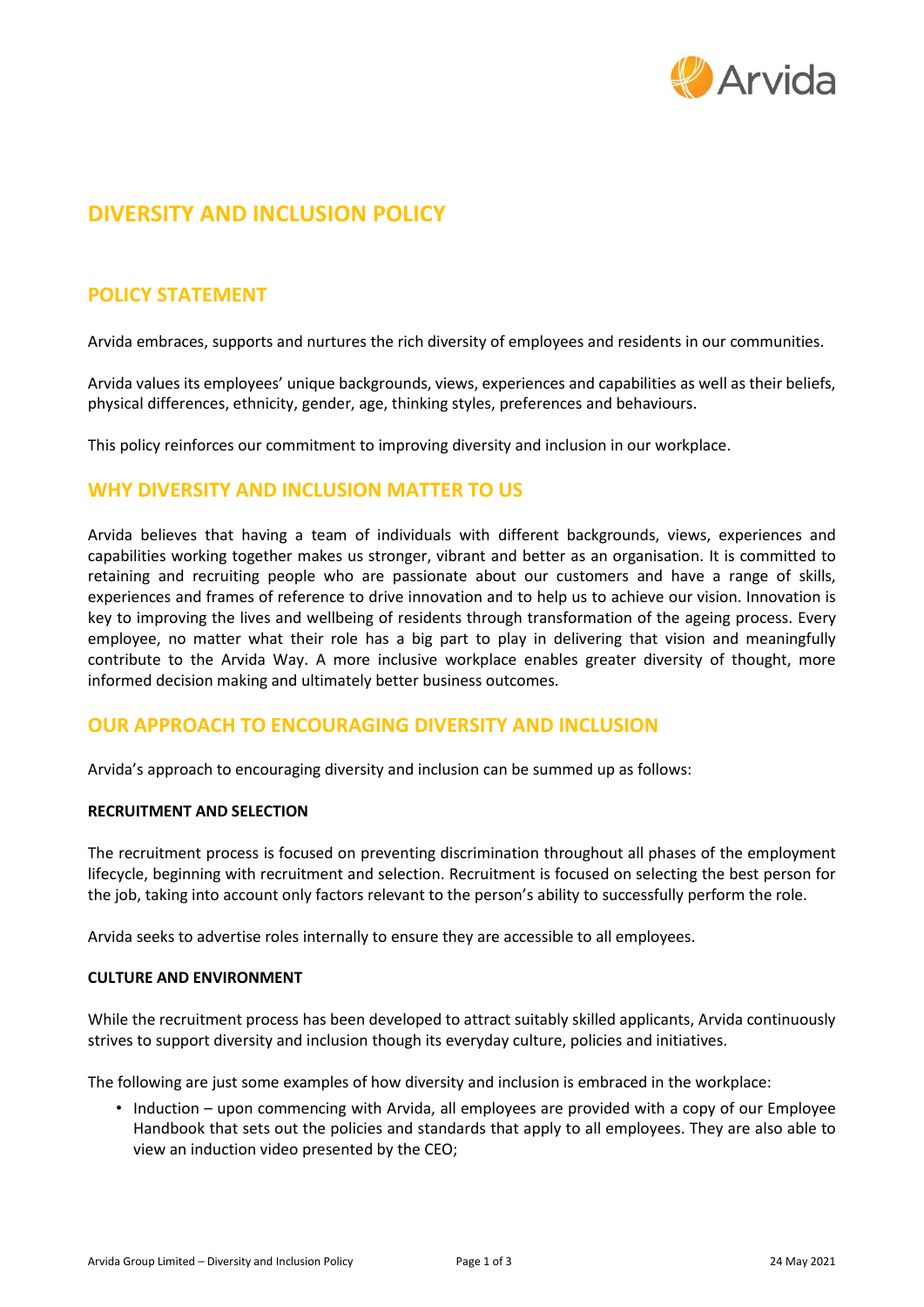

- Flexibility it is recognised that employees have a variety of commitments and responsibilities outside of work. Wherever possible, flexible working arrangement support team members;
- Code of Ethics Arvida's code of ethics explains clearly the expectations regarding personal behaviour, fairness, safety, integrity and professionalism expected in the workplace;
- Events various events are hosted for staff that promote inclusiveness and diversity of thought;
- Learning and Development a range of learning initiatives are offered to encourage an environment that embraces continuous learning and skill progression; and
- Inclusion diversity of thought is embraced by involving employees from across the business to contribute and participate in discussions and forums.

# **REVIEW AND MEASUREMENT**

The Board is responsible for:

- Ensuring that, as a collective group, it has the skills, experience, knowledge, diversity and perspective to fulfil its purpose and responsibilities;
- Ensuring that succession and development plans are in place for the CEO and the senior management team to ensure the right mix of skills, experience, knowledge, diversity and perspective for the future; and
- Promoting a corporate culture which embraces diversity.

The Board is also responsible for establishing measurable objectives for assessing performance against our Diversity and Inclusion Policy.

To ensure continued focus and prioritisation, each year Arvida will set, review and report on measurable objectives for achieving and promoting diversity and inclusion across the business. The Board will review this policy as required but at least every two years in order to identify areas where diversity may be improved.

### **MEASURABLE OBJECTIVES**

As aligned to our approach to Diversity and Inclusion, the Board has identified these objectives as the most appropriate measures to use in reviewing performance against our Diversity and Inclusion Policy.

These measurable objectives are made up of a mixture of targets and benchmarks. For the purposes of measuring this Policy, employees have been broadly classified as Directors, senior management team, village managers or other employees.

#### **REVIEW**

This Policy has been approved by the Board and will be review as required and at least every two years.